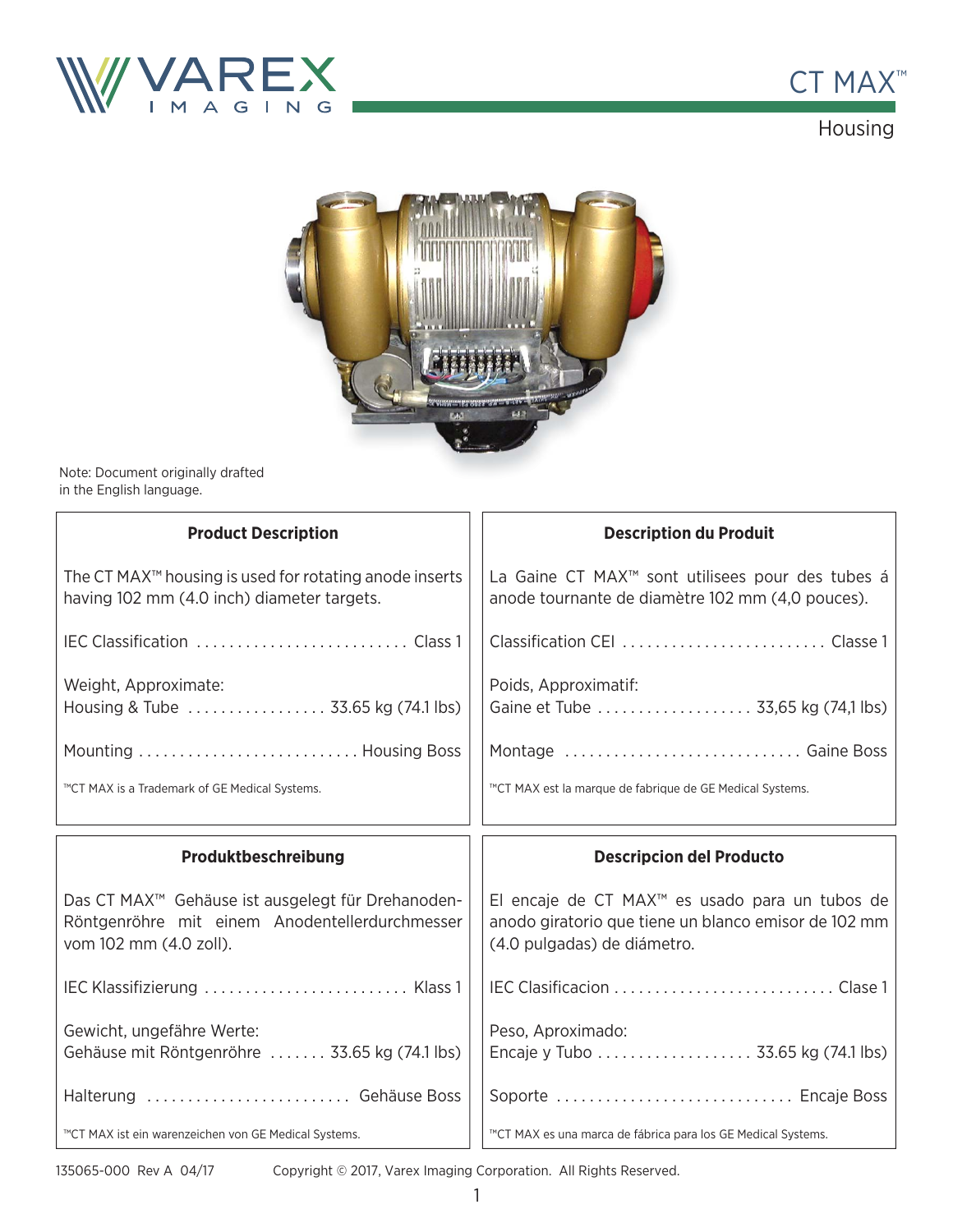



| <b>Product Description</b>                                                                                             | <b>Description du Produit</b>                                                                                                 |
|------------------------------------------------------------------------------------------------------------------------|-------------------------------------------------------------------------------------------------------------------------------|
| Maximum Potential Difference  135 kV                                                                                   |                                                                                                                               |
| Maximum X-Ray Tube Assembly Heat Content 1,100 kJ (1,540 kHU)                                                          | Capacité thermique de la gaine  1,100 kJ (1,540 kUC)                                                                          |
| Maximum Continuous Heat Dissipation<br>with Air Circulator  925 W (1,293 HU/sec)                                       | Dissipation thermique continue de la gaine<br>avec Échangeur de Chaleur  925 W (1,293 UC/sec)                                 |
| Maximum Housing Temperature  78°C                                                                                      |                                                                                                                               |
| X-Ray Tube Assembly (includes insert and housing)<br>Permanent filtration  1.2 mm AI @135 kV IEC 60522                 | Ensemble Radiogène (inclure tube et gaine)<br>Filtre non amovible 1,2 mm AI @135 kV CEI 60522                                 |
| Loading Factors for Leakage Radiation  135 kV, 15 mA                                                                   | Technique de mesure du courant de fuite  135 kV, 15 mA                                                                        |
| Temperature Limits for Storage and Transport $\ldots$ -20°C to + 75°C<br>Atmospheric Pressure Range  70 kPa to 106 kPa | Limites de Température Pour le Transport et Pour L'Emmasinage<br>Limites de pression atmosphérique  70 kPa à 106 kPa          |
| <b>Thermal Switch</b><br>Normally Closed  Opening at 82°C ±2.8°C (180°F ±10°)                                          | Interrupteur Thermique<br>Normalement Fermé  Ouverture à 82°C ±2,8°C (180°F ±10°)                                             |
| Pressure Switch<br>Normally Closed  Opens at 5 PSIG ±3 PSIG                                                            | Interrupteur de Pression<br>Normalement Fermé  Ouvert à 5 PSIG ±3 PSIG                                                        |
| X-Ray Tube Assembly (Complies to)  IEC 60601-2-28                                                                      | Les ensembles gaine/tube (Conforme aux)  CEI 60601-2-28                                                                       |
|                                                                                                                        |                                                                                                                               |
| Produktbeschreibung                                                                                                    | <b>Descripcion del Producto</b>                                                                                               |
|                                                                                                                        |                                                                                                                               |
| Maximale Wärmespeicherkapazitat des Strahlergehäuses                                                                   | Capacidad del almacenaje termal de encaje  1,100 kJ (1,540 kHU)                                                               |
| Höchstmaß Zerstreuung<br>mit Wärmetauscher  925 W (1,293 HU/sek)                                                       | Difusion del calor continuo del encaje                                                                                        |
| Maximale Gehäusetemperatur  78°C                                                                                       |                                                                                                                               |
| Röntgenstrahlers (einschließen Röhre und Gehause)<br>Eigenfilterwert 1.2 mm AI @135 kV IEC 60522                       | Ensamblaje de Tubo de Rayos X (incluye tubo y encaje)<br>Filtración Permanente  1.2 mm AI @135 kV IEC 60522                   |
| Lecktechnikfaktoren  135 kV, 15 mA                                                                                     |                                                                                                                               |
| Temperaturgrenzen für Aufbewahrung und Transport - 20 °C bis +75 °C                                                    | Temperatura Limitada de Almacen y Transporte - 20°C a +75°C                                                                   |
| Thermoschalter<br>normalerweise geschlossen Offen bei 82°C ±2.8°C (180°F ±10°)                                         | Interruptor Termal<br>Normalmente Cerrado  Abierto a 82°C ±2.8°C (180°F ±10°)                                                 |
| Druckschalter<br>normalerweise geschlossen Offen bei 5 PSIG ±3 PSIG                                                    | Interruptor de Presión<br>Normalmente Cerrado  Abierto a 5 PSIG ±3 PSIG<br>Ensamblaje de tubo de los Rayos X (Conformarse de) |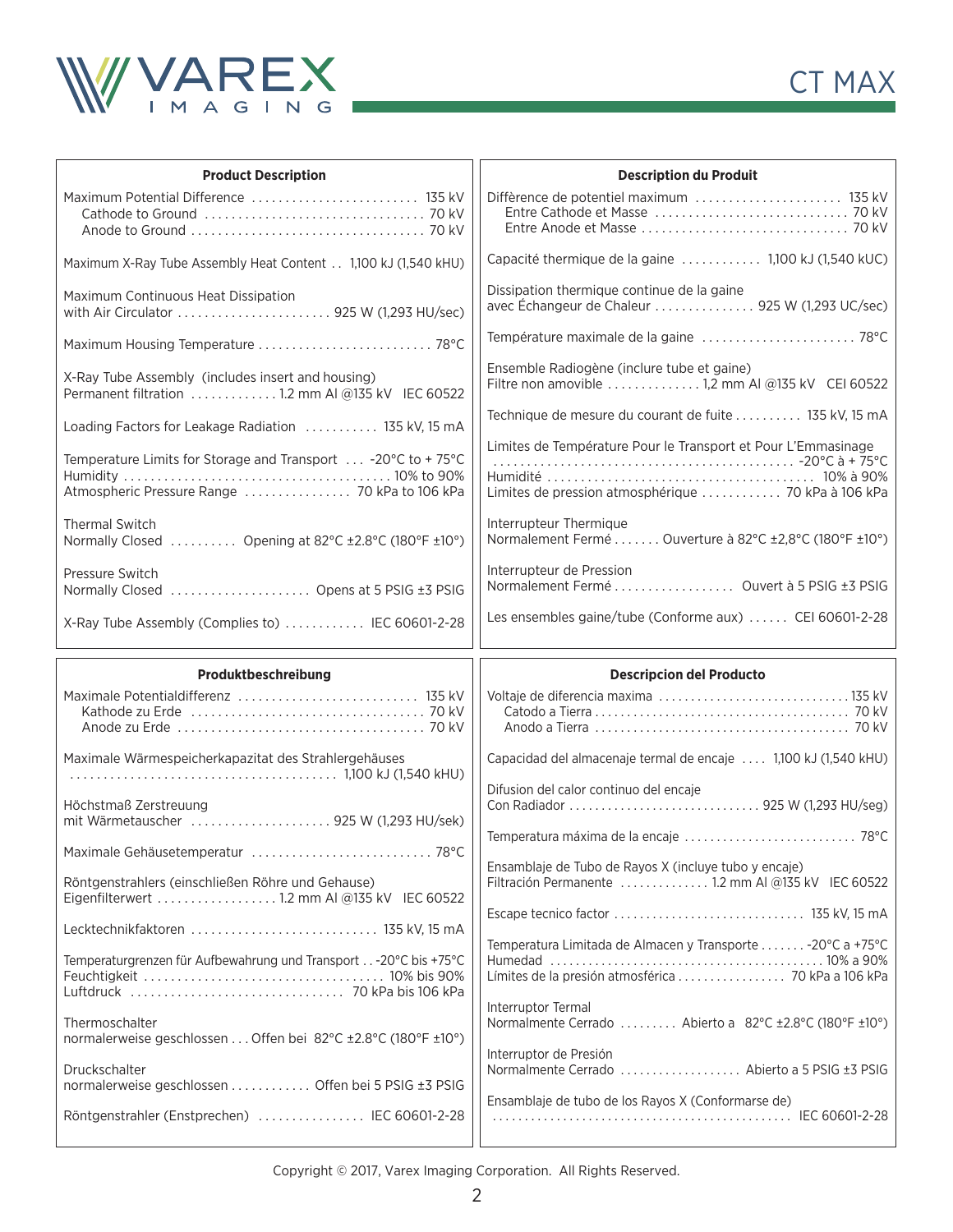



Housing Outline Drawing Dessin d' Encombrement de la Gaine Mabseichnungen des Gehäuses Esquema Detallado del Encaje

Dimensions are for reference only Les dimensions sont pour la référence seulement Maße sind als nur Referenz Las dimensiones están para la referencia solamente





Copyright © 2017, Varex Imaging Corporation. All Rights Reserved.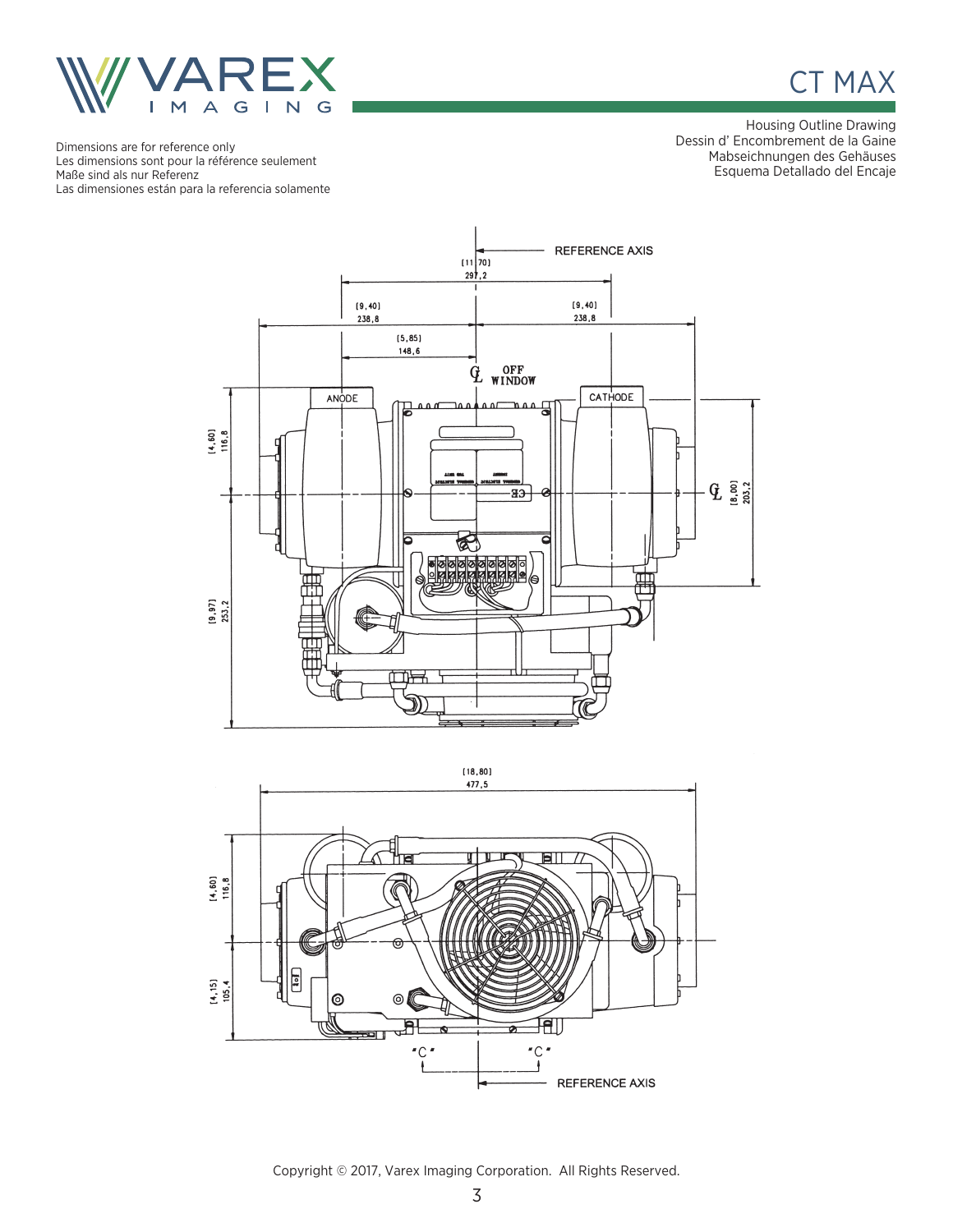



Housing Outline Drawing Dessin d' Encombrement de la Gaine Mabseichnungen des Gehäuses Esquema Detallado del Encaje

Dimensions are for reference only Les dimensions sont pour la référence seulement Maße sind als nur Referenz Las dimensiones están para la referencia solamente





Copyright © 2017, Varex Imaging Corporation. All Rights Reserved.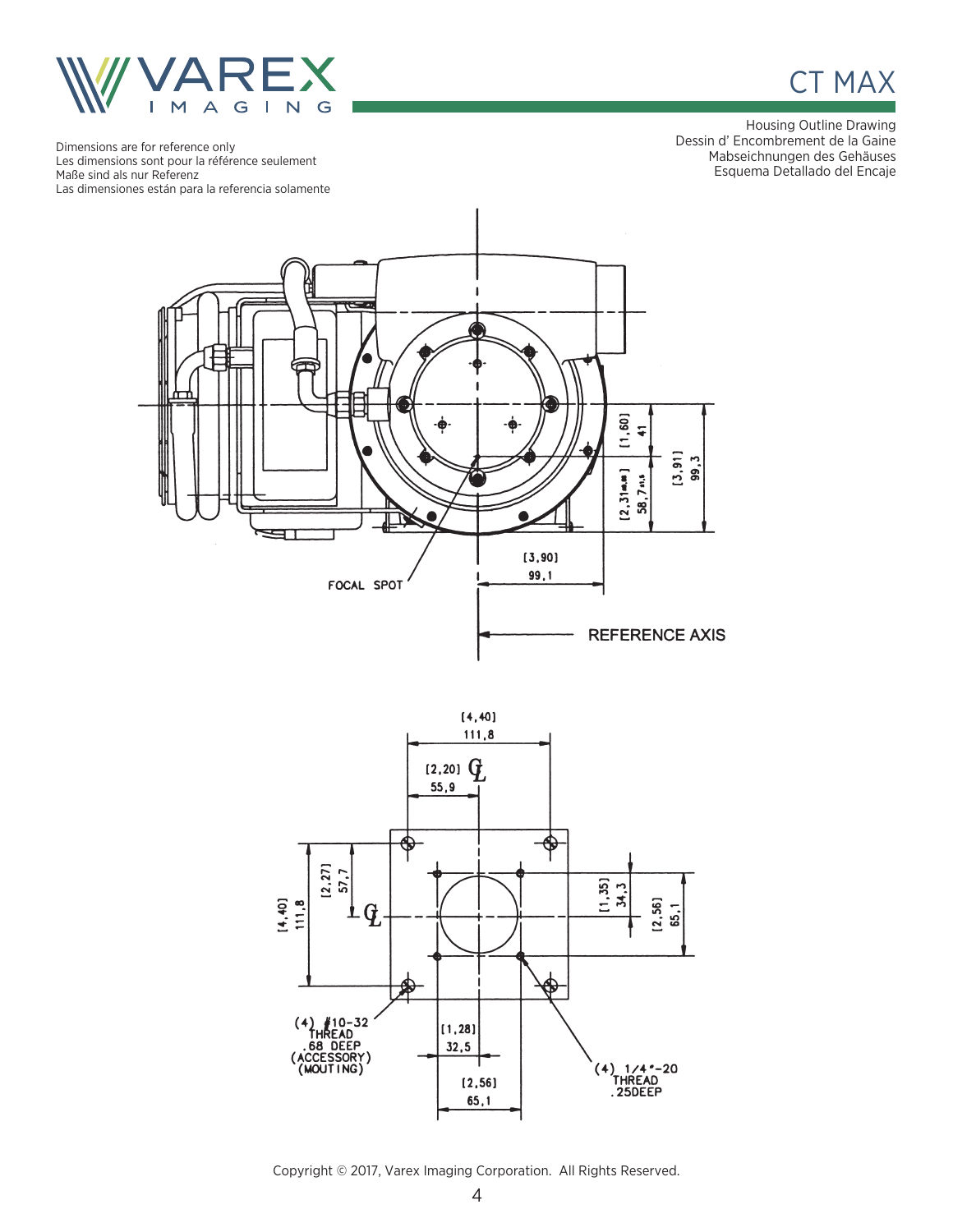

CT MAX

Stator Ratings and Characteristics Spécificités et Caractéristiques du Stator Statornennleistungen und Merkmale Stator - Wiring Diagram Caracteristicas y Clarificacion de la Bovina

Stator - Schéma de Câblage Stator - Drahtfarbentabelle Bovina - Diagramas



| <b>Stator Power:</b>                       | Puissance du stator:                      | Statorleistung:                            | Poder de la Bovina:                         |
|--------------------------------------------|-------------------------------------------|--------------------------------------------|---------------------------------------------|
| Time to full speed of the anode is a func- | Le temps nécessaire à la montée en pleine | Die Zeitspanne bis zur vollen Geschwind-   | La velocidad maxima del anodo giratorio     |
| tion of the power rating of the "starter"  | vitesse est fonction de la puissance du   | igkeit des Anodentellers ist eine funktion | es obtenida por el poder del arrancador     |
| and the weight / diameter of the anode.    | démarreur et du poids/ diamétre del'an-   | aus der Nennleistung des Anlaufgerätes     | y es relacionado con el peso y diametro     |
| The CT MAX stator is rated for regular     | ode. Le stator du CT MAX sont prévus      | und Gewichtes bzw. Durchmessers des        | del anodo. La bovina de CT MAX es usa-      |
| speed and high speed starters. Time to     | pour une vitesse normale et pour une vi-  | Tellers.                                   | da con velocidad regular y velocidad alta   |
| full speed of 4 inch (102 mm) anode series | tesse rapide. Le temps de démarrage des   | Die CT MAX stator sind für hoch- und nor-  | al principio. Toma aproximado 1 segundo     |
| tubes is approximately 1 second.           | tubes de la série 4 pouce (102 mm) anode  | maltourigen Betrieb ausgelegt.             | para obtener la velocidad alta del anodo    |
|                                            | se approx. 1 seconde.                     | Die Anlaufzeit bis zur maximalen Drehzahl  | giratorio para las tubos la serie de 102 mm |
| Immediately following high speed anode     |                                           | des Anodentellers die 4 zoll (102 mm) An-  | (4 pulgada) anodo.                          |
| rotation, the rotor speed must be reduced  | Immédiatement aprés la rotation à 4000    | oden Röntgenröhren ungefähr 1 Sekunde.     |                                             |
| to 4000 r/min or less within 10 seconds    | t/min ou moins en 10 secondes en util-    |                                            | Immediatamente despues de obtener la        |
| using a suitable dynamic braking device.   | isant un système de freinage dynamique    | Unter Verwendung einer geeigneten Ano-     | velocidad alta del anodo giratario, la ve-  |
|                                            | approprié.                                | genbremse muß die Drehzahl nach hoch-      | locidad del rotador debe der reducida a     |
| <b>Stator Coil Resistance:</b>             |                                           | tourigem Betrieb unmittelbar auf weniger   | 4000 r/min ó menos en 10 segundos usa-      |
| Main<br>23 Ohms ±1.2 Ohms                  | Résistance de la bobine du stator:        | als 4,000 U/min verreduziert werden.       | do un sistema dunamico y apropiado para     |
| Phase Shift<br>23 Ohms ±1.2 Ohms           | (résistance ohmique)                      |                                            | reducir la velocidad.                       |
|                                            | 23 Ohms ±1.2 Ohms<br>Principale           | <b>Stator - Spulenwiderstand</b>           |                                             |
|                                            | Changement de Phase                       | 23 Ohms ±1.2 Ohms<br>Haupt                 | Resistencia del Rollo de la Bovina:         |
|                                            | 23 Ohms ±1.2 Ohms                         | 23 Ohms±1.2 Ohms<br>Hilfsphase             | 23 Ohms ±1.2 Ohms<br>Principal              |
|                                            |                                           |                                            | Cambio de Fase                              |
|                                            |                                           |                                            | 23 Ohms ±1.2 Ohms                           |
|                                            |                                           |                                            |                                             |

Copyright © 2017, Varex Imaging Corporation. All Rights Reserved.